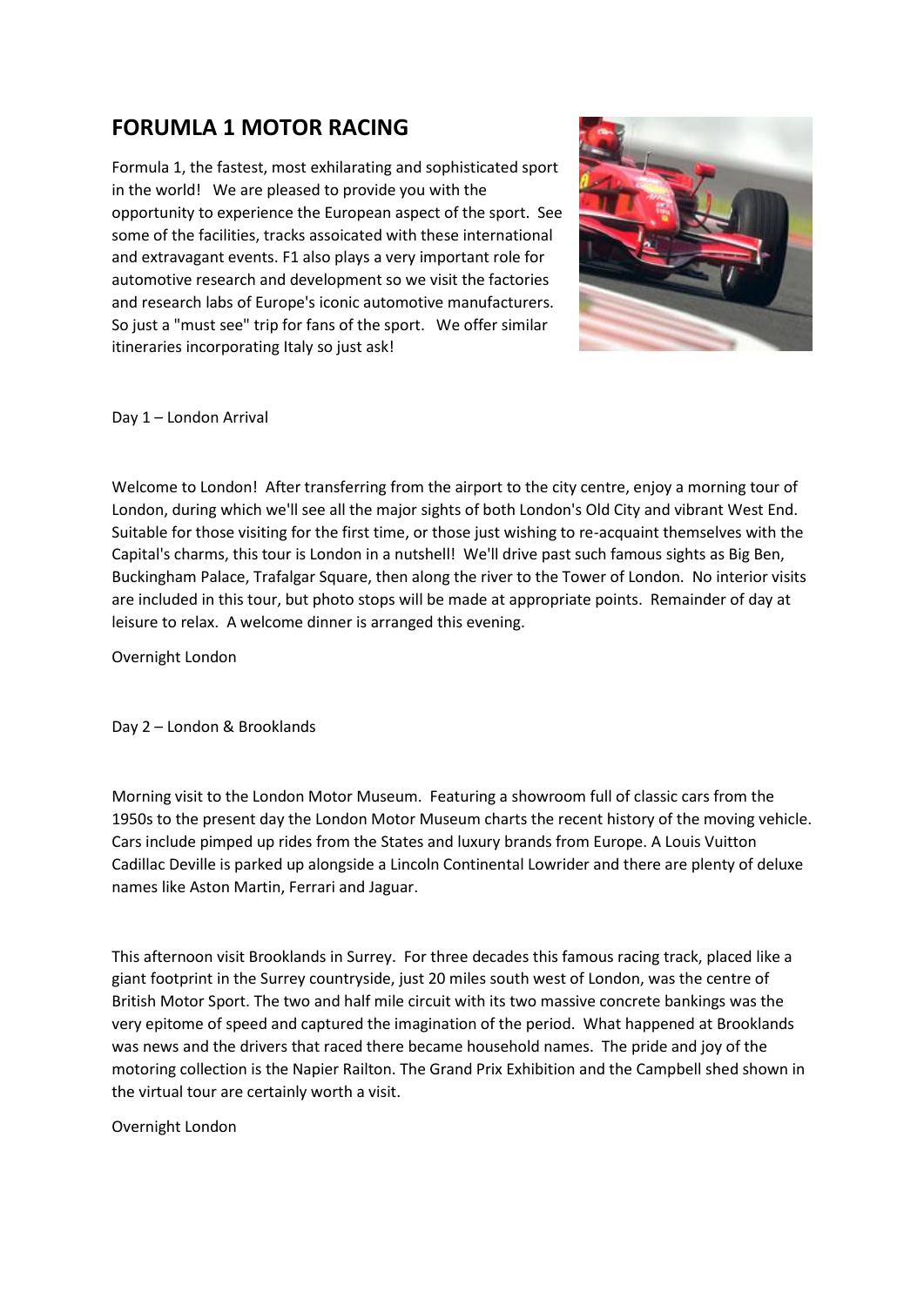

Day 3 – Williams and Silverstone

Today enjoy a full day excursion to Oxford and Northamptonshire. Our first visit is The Grove, near Oxford, home of the Williams F1 team. We'll enjoy the Grand Prix Collection Tour, an opportunity to view the Williams F1 Collection which spans the teams 30 year history from 1977 to the present day. Each of the World Championship winning cars are represented from the very first car designed and built by the team. If there is time, have a go on the F1 Simulator, controlled

by the participant using the onboard brake and accelerator pedals. The experience is enhanced as the participant sits in a genuine car with a full set of wheels and aerodynamics.

Continue to Oxford. Oxford is known as the city of dreaming spires as it has been home to the many colleges of the world famous university of Oxford for over 700 years! Over this time many of the world's most influential writers, statesmen and thinkers have passed through the university. Enjoy a tour of the famous Christ Church college.

Afterwards we continue to Silverstone , the home of the British F1 Grand Prix. Since 1948 crowds have flocked to Silverstone to witness international legends from Fangio to Barrichello, Senna to Schumacher and of course the British heroes Hamilton, Stewart, Hunt, Mansell, Hill, Coulthard and Button compete on this famously challenging grand prix circuit. It was here that Emerson Fittipaldi won his last Grand Prix in 1975. A tour of the circuit is also possible, and a tour of the Drive Centre, where you see the cars, as well as the Paddock and the Pits.

Overnight London

Day 4 – Beaulieu National Motor Museum

Today we enjoy an excursion down to Beaulieu in Hampshire, home of the Montagu family since 1538 and also home to the world famous National Motor Museum. The ultimate tour for people with an interest in motoring and also for those interested in the national heritage of Britain. Learn about the early motoring pioneers and the introduction of mass produced cars through to land speed record breakers, F1 and Le Mans racers. Exhibits include some of the earliest examples of motoring to legendary World Record Breakers like Bluebird

Overnight London

Day 5 – Paris

This morning we catch the Eurostar to Paris. Paris is a captivating city with bustling street life, cosmopolitan cafes and the some of the most spectacular buildings and monuments in

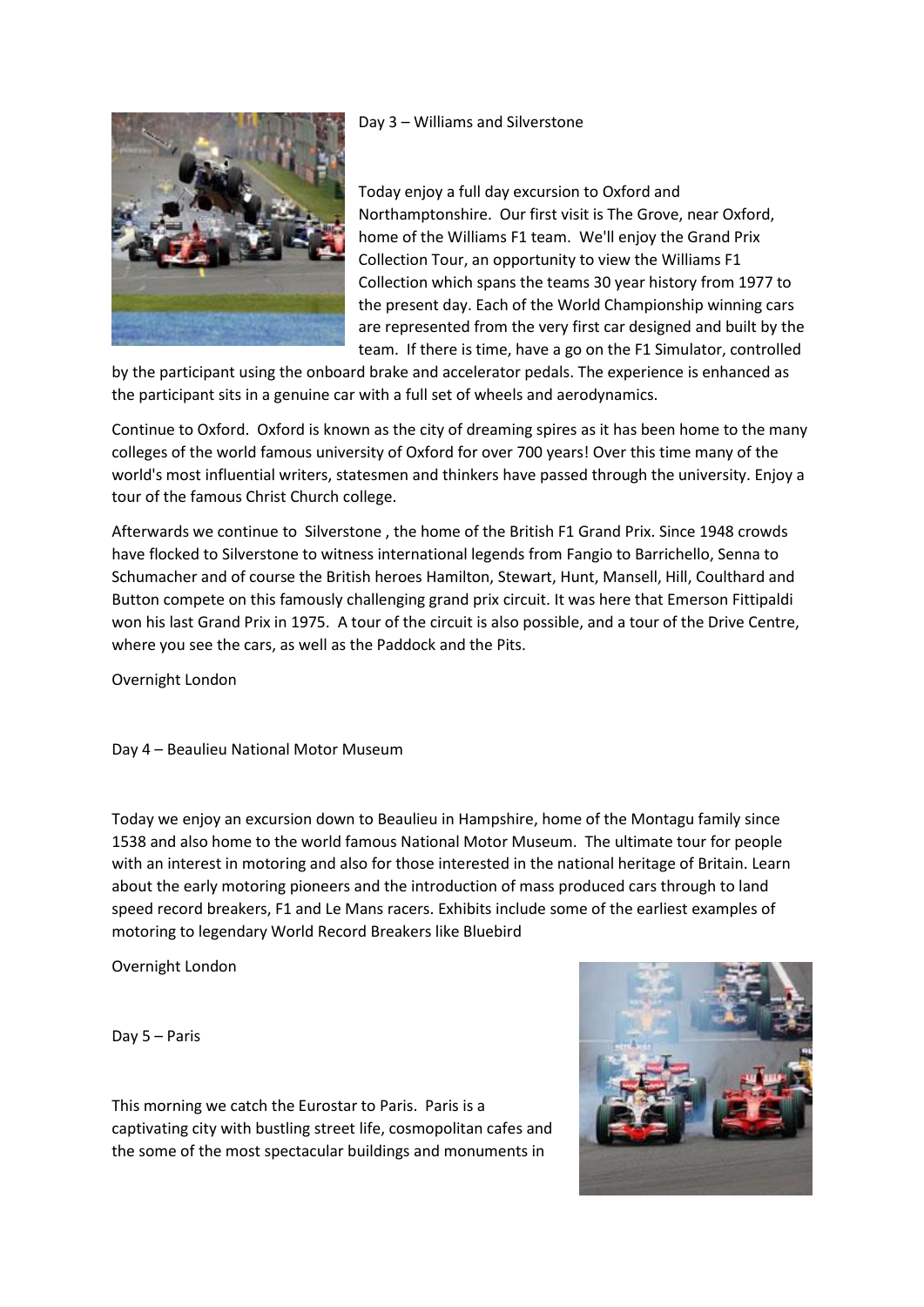Europe. The city exudes style and there is an exciting, romantic buzz in the air.

This afternoon, an essential part of your visit to Paris, enjoy a cruise along the Seine. As you glide along the water, find yourself face to face with Paris's splendid monuments and museums. Enjoy a dinner this evening at a traditional Parisian Bistro.

Overnight Paris

Day 6 – Renault

This morning we enjoy a city tour of Paris, and see all the famous sights associated with this beautiful city. Afterwards we visit Atelier Renault on the famous Champs Elysees. Renault's flagship venue, situated on the prestigious Champs Elysees in Paris, aims to provide a warm, visitor friendly atmosphere and also serve as a direct link between the brand and the public. You can discover all the latest product news from Renault, as well as various motor exhibitions that take in art, sport, technology and popular culture. The boutique boasts more than 350 products associated with Renault, Renault Sport and the celebrated Formula 1 team. Enjoy lunch in these pleasant and inspiring surroundings. Remainder of day at leisure for individual shopping and sightseeing in this wonderful city.

Overnight Paris



Day 7 – Le Mans

Enjoy a full day excursion to Le Mans. Stretching south from the outskirts of the city is the Le Mans 24 hour car racing circuit, where the world-renowned race takes place each year in mid-June. This continues the city's associations with automobiles, begun when local bell-founder Amadee Bollee built his first steam-driven car back in 1873. The Musee de l'Automobile is on the edge of the Bugatti and 24-hour circuits. It documents the early history of car racing, automobile anatomy and automated

assembly. The display includes a superb collection of 150 cars from as far back as 1885 to recent winners, with all the big names represented and in working order.

Day 8 – Spa Francorchamps & Nurburging

Leave France behind today and head east through Belgium to Germany. We stop in Spa host of the 2009 Belgian Grand Prix. Spa Francorchamps made a welcome return to the Formula One Grand Prix calendar in 2007 with a revised start/finish line and a wider track at La Source hairpin. After viewing the circuit we continue to the German border where we see the infamous Nurburgring. Which race fan has not heard of the heroic battles and tragic accidents on the "old" Nurburgring?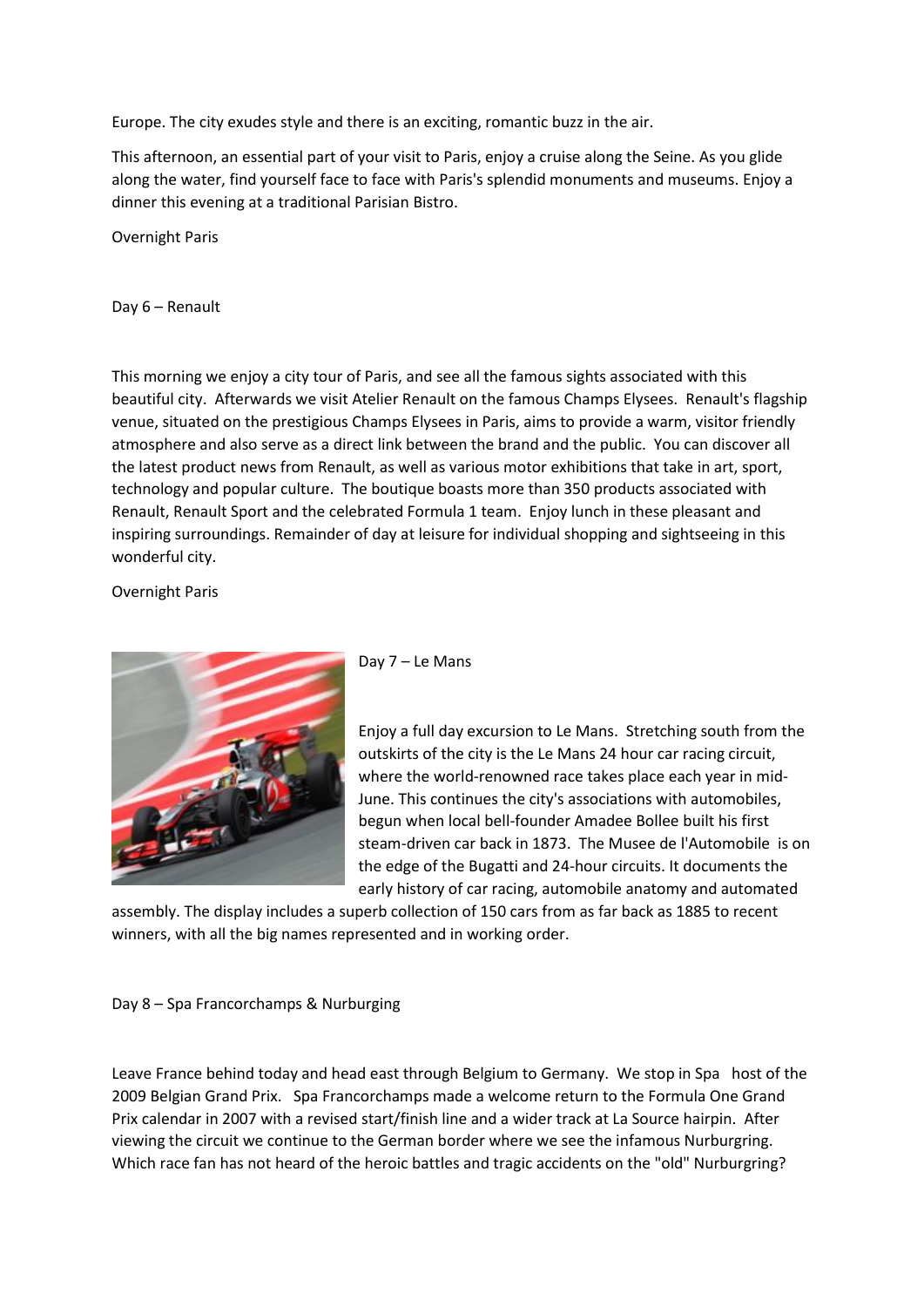Built in 1927 in Germany's Eiffel Mountains, this 17.5 mile long race track with 73 turns is still used for long distance races and is open to any weekend racer with a car or a motorcycle. The 2009 German Grand Prix took place on the new track which boasts one of the most modern and efficient facilities in the world. It was here that Felipe Massa scored his first career podium by coming third in 2006.

Overnight Nurburg area

Day 9 – Porche & Mercedes - Benz



Leave Nurburg behind and head to Stuttgart one of the great motoring cities of Germany. The Headquarters and factories of both Porsche and Mercedes Benz are situated in Stuttgart. We'll visit both factory museums and learn about these two huge giants of the German automobile and racing industries!

Mercedes engines are the powerhouses inside the 2009 McLaren-Mercedes Brawn-Mercedes & Force India-Mercedes Formula 1 cars. See the Silver Arrows collection in the Mercedes-Benz Museum. Next we visit the brand new Porsche museum. Porsche is currently celebrating an anniversary: it was exactly 60 years ago when the cornerstone was laid for this family-led manufacturing business. At that time, no one would have ventured to predict the company's phenomenal advance from rather humble beginnings to the world's leading sports-car manufacturer. This evening we visit one of the local vineyards for a tour and tasting and enjoy a dinner nearby.

Overnight Stuttgart

Day 10 – Munich

Head down to Munich today, the capital of Bavaria and home to iconic BMW! Big-city style and rural charm, Alpine character and Mediterranean verve, art treasures and the Oktoberfest, traditional customs and high technology, beer gardens and haute cuisine, operas and in bars, these are all ingredients of the special "Munich mix" that makes Bavaria's state capital so endlessly fascinating, and so popular with visitors from all over the world. Enjoy a tour of this wonderful city, and then this evening we enjoy dinner and a beer or two at a Munich Bierhalle.

Overnight Munich

Day 11 – BMW

Enjoy a visit to Munich's brand new giant BMW Welt Museum. This incorporates seven museum houses, and one of these is dedicated to the World of Sport. The House of Motor Sport reflects the major, unforgettable successes of BMW: the victories gained by the BMW 328, the commitment to